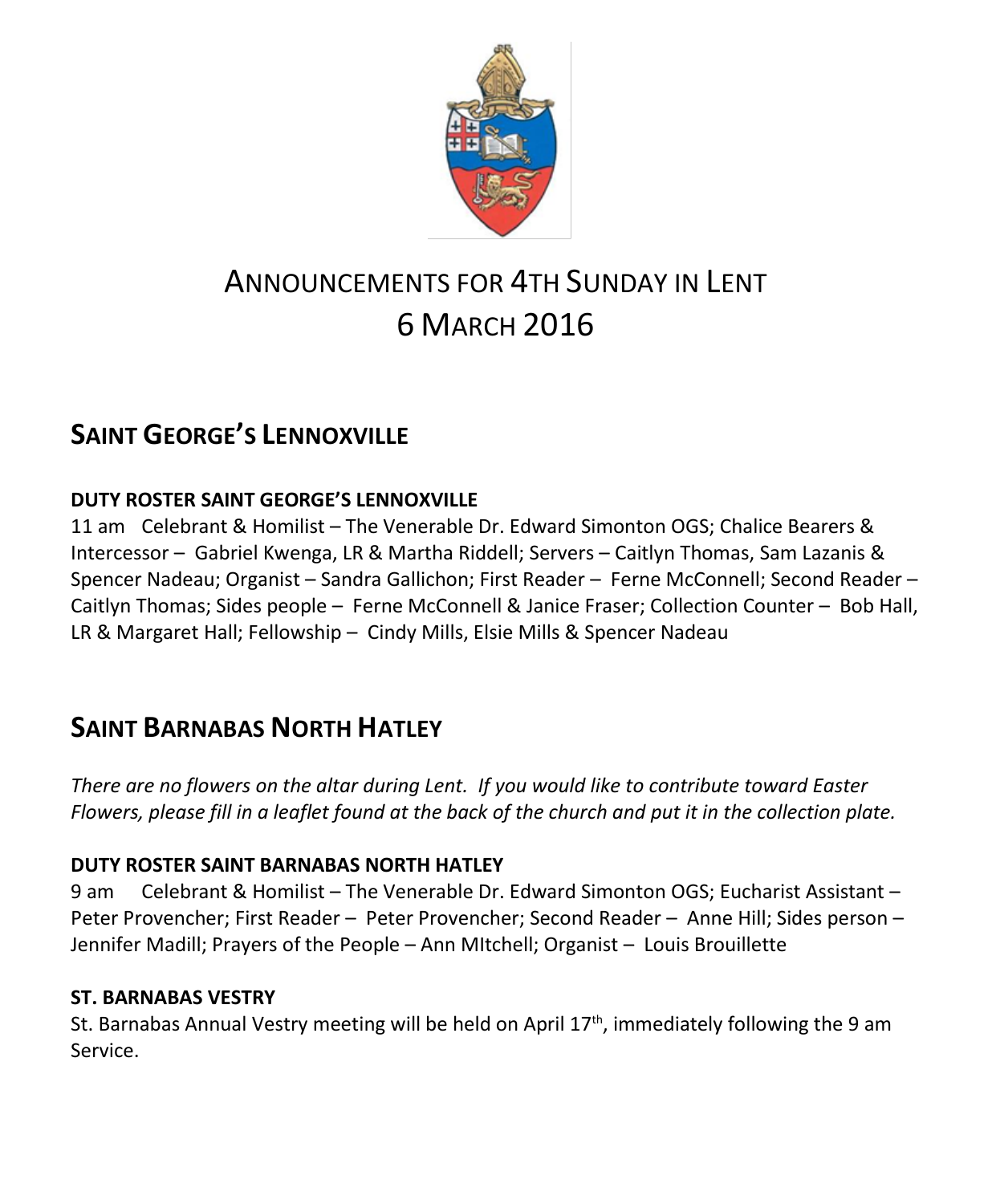# ON THIS WEEK

#### **TIME CHANGE - DON'T BE LATE for Services on Sunday, March 13th.**

Daylight Saving Time begins at 12.01am, Sunday March 13<sup>th</sup>. Please remember to turn your clocks AHEAD 1 hour before bedtime on Saturday night March 12.

#### **VESTRY MEETING – AYER'S CLIFF**

St. George's - Ayer's Cliff is holding its Annual Vestry meeting at the church on Thursday, March 10 at 10:00 am. Note: The church is collecting food donations for the on-going food bank that operates with the United Church to help in the community.

#### **CORPORATION – LENNOXVILLE**

Meets Thursday, March 10 at 1 pm in the Choir Room.

#### **ST FRANCIS MANOR - LENNOXVILLE**

There will be an Eucharist service at the St. Francis Manor on Friday, March 11 at 10 am.

#### **DR. WHO SOCIETY – LENNOXVILLE**

Meets Thursdays from  $7 - 10$  pm in the Main Hall at St. George's Lennoxville.

#### **The Nicene Creed: What Does the Church REALLY Believe?** – **St George's, Lennoxville** *Wednesday, February 24 – March 30, 6:00 pm*

A six weeks course on the Nicene Creed led by the Archdeacon will be held on the Wednesday Evenings in Lent. This course is particularly suitable for those of mature years considering preparation for the Sacrament of Confirmation. It is also suitable for those interested in the theology and philosophy of foundational Christian thought. Participants need not be Christians, but the course is for all those who are interested in what the Church REALLY believes as opposed to what most people THINK it believes. Conversation will take part over a Lenten soup supper.

#### **Six Week Lenten Reflection Group – St George's, Lennoxville**  *Tuesday, February 16 – March 22, 9:00 – 10:00 am*

All are welcome for an hour of quiet reflection on the lectionary readings for Lent. We will use the method of lectio divina to listen for God's Word speaking in our lives.

#### **THE WALKING CHRISTIANS – RICHMOND**

Sunday, March 13th & Sunday, March 20th, 1:30 - 4:00p.m.

St Anne's, Richmond - The Walking Christians. All high school-aged youth and almost high school-aged youth are welcome to join this friendly group for worship, games, outings, and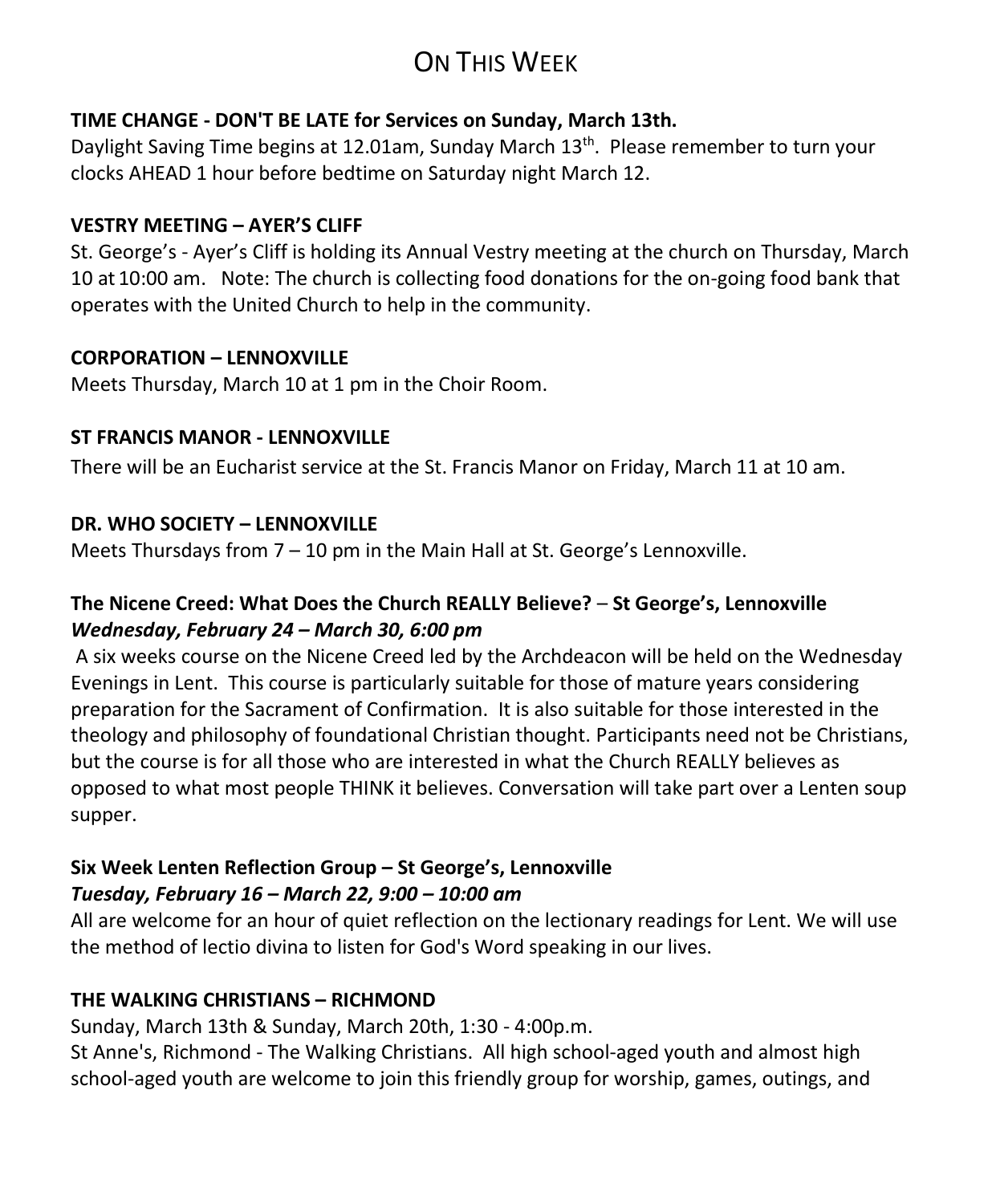discussions. This is a safe place to explore life and religion and to just hang out and have fun. All are welcome. For more information, please contact [lynndillabough@gmail.com](https://webmail.ubishops.ca/owa/redir.aspx?SURL=R7sDSY81pcg4eLgNtaLLTtBJ0s-5aG3PgK6oC85pAEWxyR2cckPTCG0AYQBpAGwAdABvADoAbAB5AG4AbgBkAGkAbABsAGEAYgBvAHUAZwBoAEAAZwBtAGEAaQBsAC4AYwBvAG0A&URL=mailto%3alynndillabough%40gmail.com)

#### **THANK YOU – LENNOXVILLE**

On behalf of Sherbrooke's Ecumenical Liaison Committee, I wish to thank St. George's Anglican Church (Lennoxville) for hosting this year's Week of Prayer for Christian Unity Service (Jan. 24). We were warmly welcomed, made to feel at home and then well fed. Special thanks to the choir for the musical leadership. Sincerely Vivienne Galanis (Ecumenical Liaison Committee)

### SERVICES THIS WEEK

| <b>TODAY</b>       | <b>9 AM</b>       | <b>HOLY EUCHARIST</b>      | <b>NORTH HATLEY</b> |
|--------------------|-------------------|----------------------------|---------------------|
|                    | $9:15 \text{ AM}$ | <b>BAS MORNING PRAYER</b>  | <b>MAGOG</b>        |
|                    | $11 \text{ AM}$   | <b>HOLY EUCHARIST</b>      | LENNOXVILLE         |
| <b>NEXT SUNDAY</b> | <b>9 AM</b>       | <b>BCP MATTINS</b>         | <b>NORTH HATLEY</b> |
|                    | $9:00 \text{ AM}$ | <b>BAS MORNING PRAYER</b>  | <b>AYER'S CLIFF</b> |
|                    | $9:15 \text{ AM}$ | <b>HOLY EUCHARIST</b>      | <b>MAGOG</b>        |
|                    | 11AM              | <b>SERVICE OF THE WORD</b> | LENNOXVILLE         |
|                    | 11 AM             | <b>BAS MORNING PRAYER</b>  | <b>COATICOOK</b>    |

### DEANERY MEETINGS AT ST GEORGE'S LENNOXVILLE

#### **DEANERY WORSHIP MINISTRY TEAM**

Meets Tuesday, March 8 at 10:00 – 11:00 am in the Upper Room

#### **LECTIO DIVINA**

Every Tuesday from 9 – 9:55 am in the Upper Room, St. George's Lennoxville.

### UPCOMING EVENTS

#### **VESTRY REPORTS – LENNOXVILLE**

Vestry reports for St. George's Lennoxville should be submitted to Father Edward Simonton via email [edwardsimonton@gmail.com.](mailto:edwardsimonton@gmail.com) The date for Vestry will be announced later.

#### **EASTER LILIES – LENNOXVILLE**

Anyone wishing to decorate the church with Easter lilies may bring them in after the Good Friday service at 11 am on March 25 or on Saturday, March 26. Contact Margie Woollerton 819- 346-6784. If they are in memory of loved ones, please leave a note with the names.